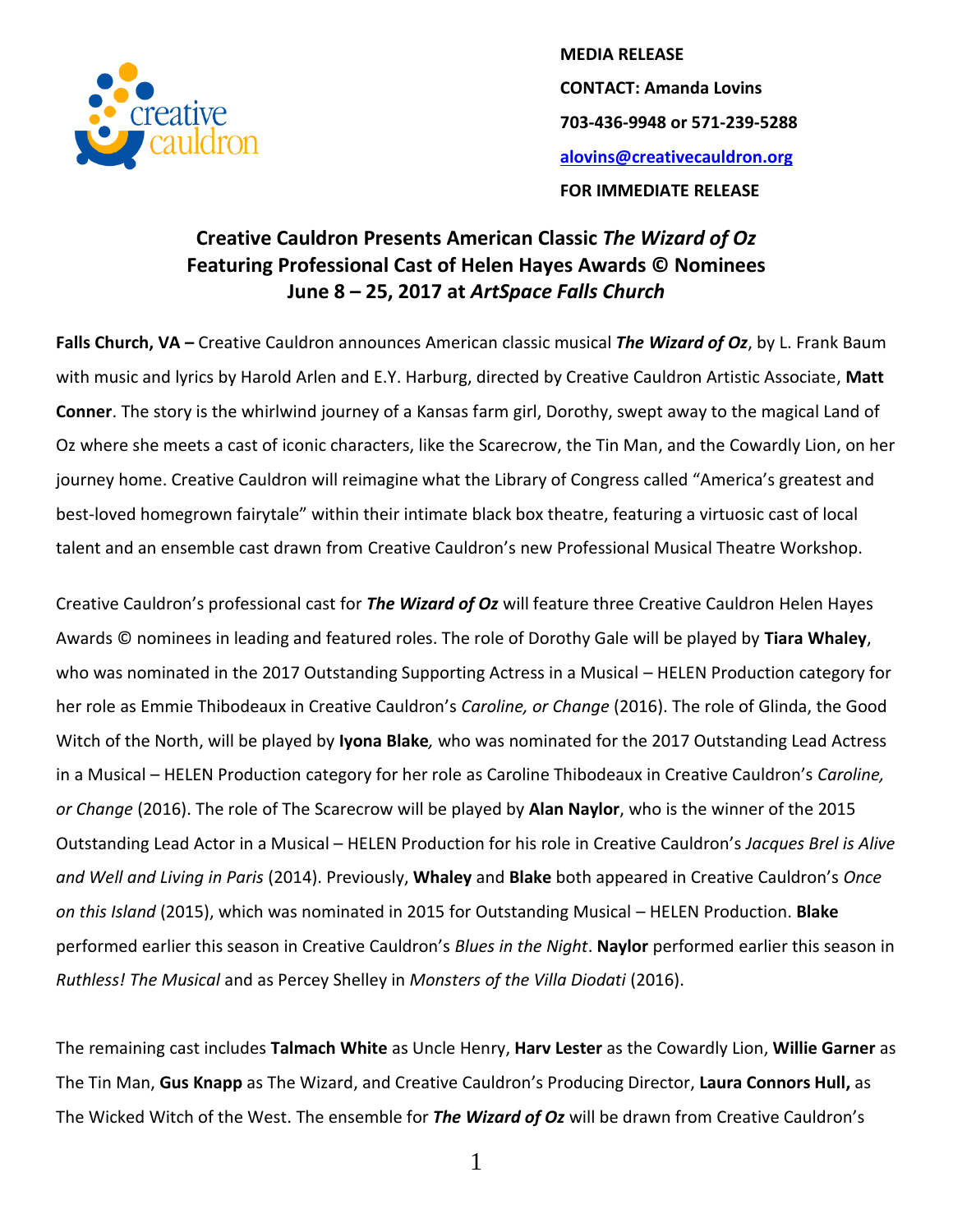new pre-professional musical theatre training program for teens. The six-month, audition-only intensive provides master classes from seasoned professionals in voice, movement, and acting technique that prepare young performers for the professional stage.

**Matt Conner** directed Creative Cauldron's Helen Hayes © Recommended productions of *Ruthless! The Musical*  and last season's hit *Caroline, or Change*. He was awarded the BroadwayWorld DC award for Best Direction – Small Professional Theatre with Stephen Gregory Smith for 2016's *Monsters of the Villa Diodati*. Conner and Smith hold a Helen Hayes Award © Nomination for Outstanding Director of a Musical – HELEN Production for Creative Cauldron's 2015 production of *The Turn of the Screw*. The production team for *The Wizard of Oz* includes Strauss Award winning scenic and costume designer **Margie Jervis**, lighting designer **Lynn Joslin**, and music direction by **Iyona Blake**.

## **Tickets for** *The Wizard of Oz* **can be purchased at creativecauldron.org or by calling 703-436-9948.**

## **#####**

**Creative Cauldron** is a non-profit arts organization whose innovative programs in the performing and visual arts embody collaboration, experimentation and community engagement. Creative Cauldron was founded by Producing Director Laura Connors Hull in 2002. In June of 2009, Creative Cauldron acquired a permanent home in *ArtSpace Falls Church,* a 3,000 square foot flexible arts space that provides a venue for year-round classes, live performances of theater, music and dance and visual art exhibits. Programs are presented in part through grants from the Virginia Commission for the Arts, The National Endowment for the Arts, the Arts Council of Fairfax County, the City of Falls Church and the Little City CATCH Foundation. Creative Cauldron's programs are also supported by generous corporate and individual sponsors.

2